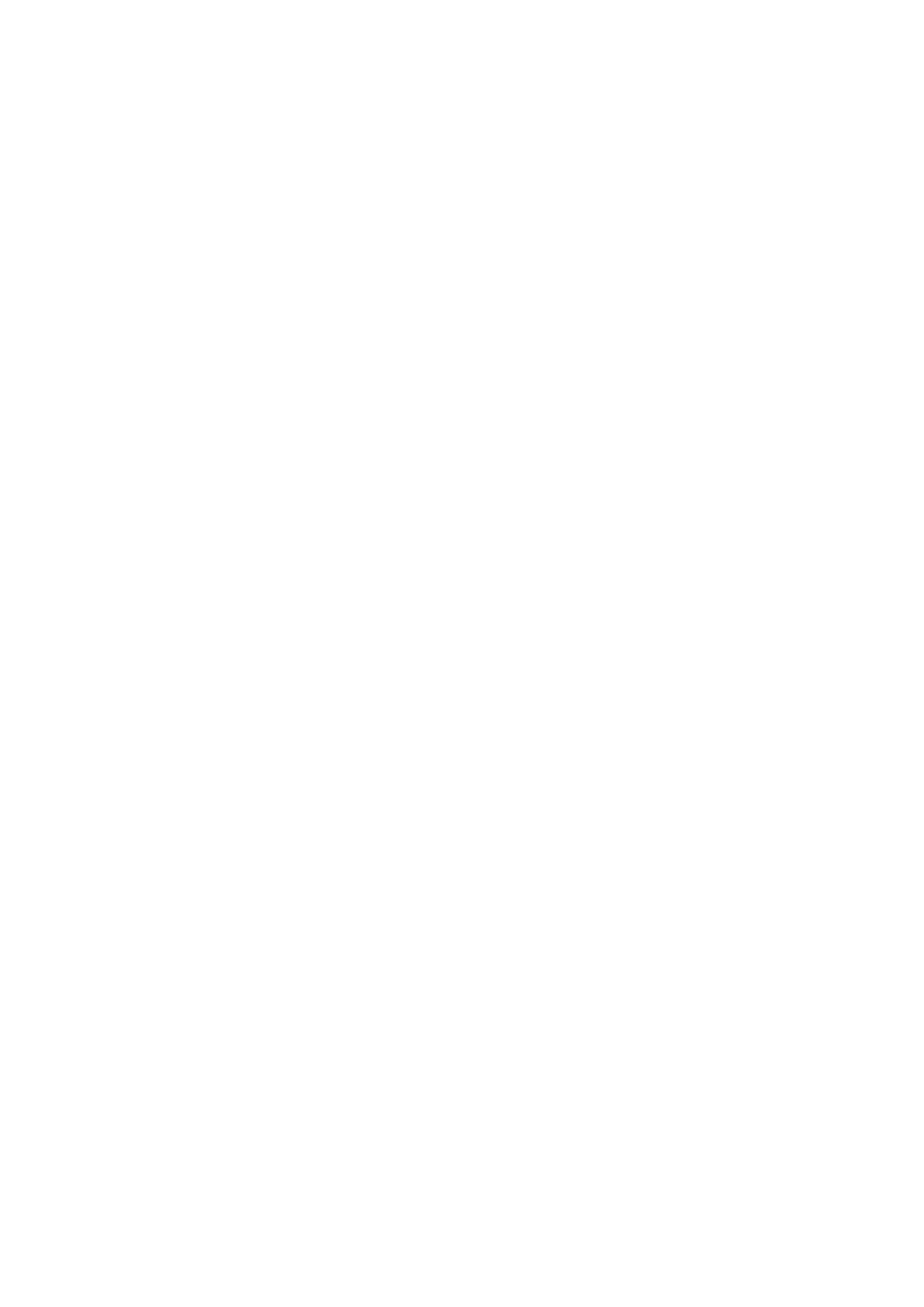#### **ABSTRACT**

**Objective** The aim of this study was to derive a research definition for 'Long COVID (Post-COVID-19 condition)' in children and young people (CYP) to allow comparisons between research studies.

**Design** A three-phase online Delphi process was used, followed by a consensus meeting. Participants were presented with 49 statements in each phase and scored them from 1-9 based on how important they were for inclusion in the research definition of Long COVID in CYP. The consensus meeting was held to achieve representation across the stakeholder groups. Statements agreed at the consensus meeting were reviewed by participants in the Patient Public Involvement (PPI) Research Advisory Group.

**Setting** The study was conducted remotely using online surveys and a virtual consensus meeting.

**Participants** 120 people with relevant expertise were divided into three panels according to their area of expertise: Service Delivery, Research (or combination of research and service delivery) and Lived Experience. The PPI Research Advisory group consisted of CYP aged 11-17 years.

**Main outcome measures** Consensus was defined using existing guidelines. If consensus was achieved in two or more panels or was on the border between one and two panels, those statements were discussed and voted on at the consensus meeting.

**Results** Ten statements were taken forward for discussion in the consensus meeting and five statements met threshold to be included in the research definition of Long COVID among CYP. The research definition aligned to the clinical case definition of the World Health Organisation is proposed as follows: *Post-COVID-19 condition occurs in young people with a history of confirmed SARS CoV-2 infection, with at least one persisting physical symptom for a minimum duration of 12 weeks after initial testing that cannot be explained by an*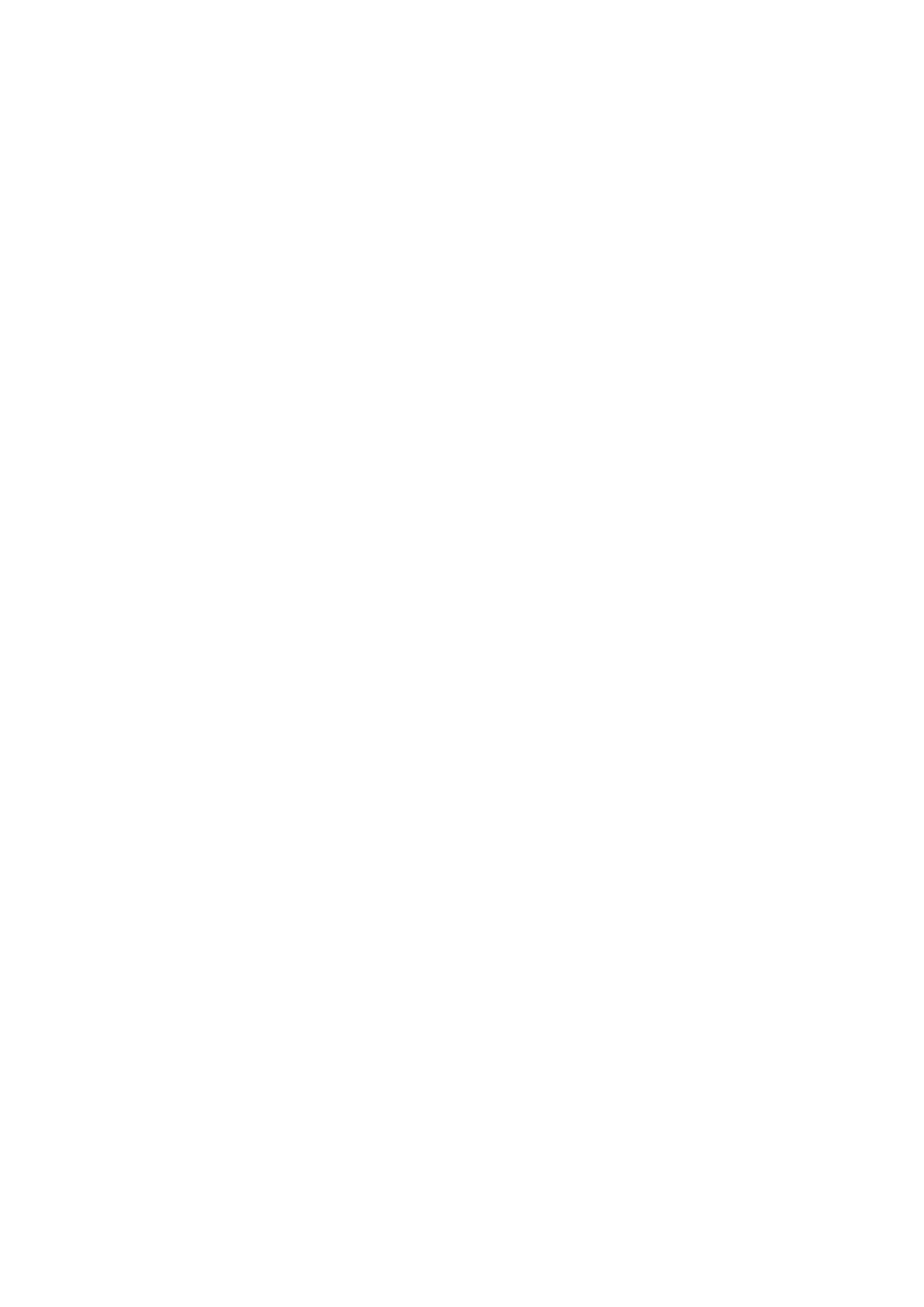COVID-19 condition or 'Long COVID' with the former terminology being considered least controversial and preferred by the World Health Organisation<sup>1</sup>. Acute SARS-CoV-2 infection in children and young people is usually asymptomatic<sup>1</sup> or mild<sup>2</sup> compared to adults<sup>3</sup>. More children<sup>2</sup> recover without sequelae compared to adults<sup>3</sup>. Over 200 symptoms have been associated with long  $\text{COVID}^{4,5}$  in adults but the commonest symptoms in both adults and children are similar, especially fatigue and headache. Estimates of the prevalence of Long COVID in children and young people (CYP) vary. A UK survey of self-reported Long COVID in 320,825 people reported a prevalence of  $0.16\%$  for 2-11 years,  $0.65\%$  for 12-16 years, and  $1.22\%$  for 17-24 years<sup>6</sup>. A large national study of Long COVID in children, the CLoCk study,<sup>1</sup> found that at 3 months post COVID testing, 66.5% of CYP with a positive test, and 53.3% of CYP with a negative test still had symptoms, at least one of which was physical, whilst 30.3% and 16.2%, respectively, had 3 or more symptoms.

It is currently unclear whether Long COVID represents one or many different conditions and it has consequently been difficult to derive a universally accepted definition for the condition<sup>7-14</sup>. Definitions vary in the number and type of symptoms included, as well as the duration of symptoms<sup>2,9,15-17</sup>. Research into the prevalence and impact of Long COVID has consequently been hampered, thereby delaying the implementation of policies and services that could help affected CYP.

The Delphi process is a well-established method for achieving consensus amongst groups of key stakeholders on questions relating to health sciences. It has been used to identify outcomes of importance for a range of conditions<sup>18-23</sup>, define metrics for monitoring the quality of provision of care in the NHS<sup>24</sup>, develop a UK-wide pathway for managing CYP

<u>.</u>

<sup>&</sup>lt;sup>1</sup> The term Long COVID is used throughout the manuscript as this was the term used in Delphi consensus process. The term is considered synonymous with Post-COVID-19 condition.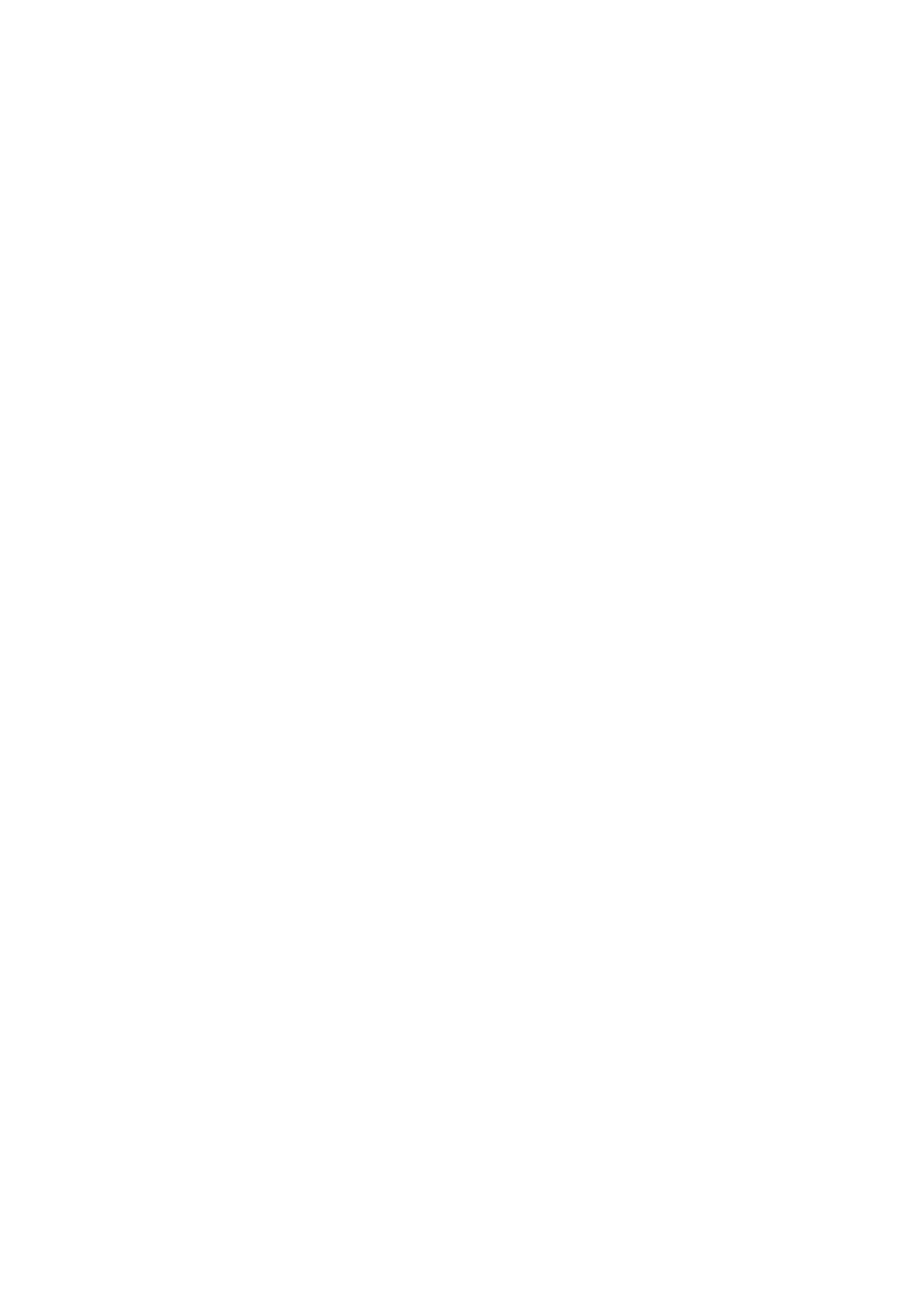online Delphi process followed by an online consensus meeting to derive a definition for Long COVID in CYP that could be used for research to allow comparisons between studies.

### **METHOD**

As per COMET<sup>31</sup>, a three-phase online Delphi process followed by a consensus meeting was conducted (Figure 1). The scope of this consensus process was to develop a definition of Long COVID in CYP that could be used for research purposes. This definition was not intended to be used for the purposes of clinical referral, investigation or treatment.

# **Participants**

People with relevant expertise were identified through published materials, clinical organisations, support groups and professional bodies. A combination of direct invitations to participate and invitations via existing mailing lists were used. Those confirming their interest in participating were categorised into three panels according to their area of expertise: (1) Service Delivery, (2) Research (or a combination of research and service delivery) and (3) Lived Experience.

# **Information sources**

The survey consisted of 49 statements in eight categories, covering different areas of the definition of Long COVID in CYP (Table 2). These statements were developed on the basis of existing literature, including an unpublished systematic review (May 2021 – Lauren O'Mahoney, Leicester, personal communication), a NICE guideline on managing long effects of COVID-19<sup>11</sup>, NHS advice on COVID-19<sup>32</sup>, and empirical data from the CLoCk study<sup>1</sup>.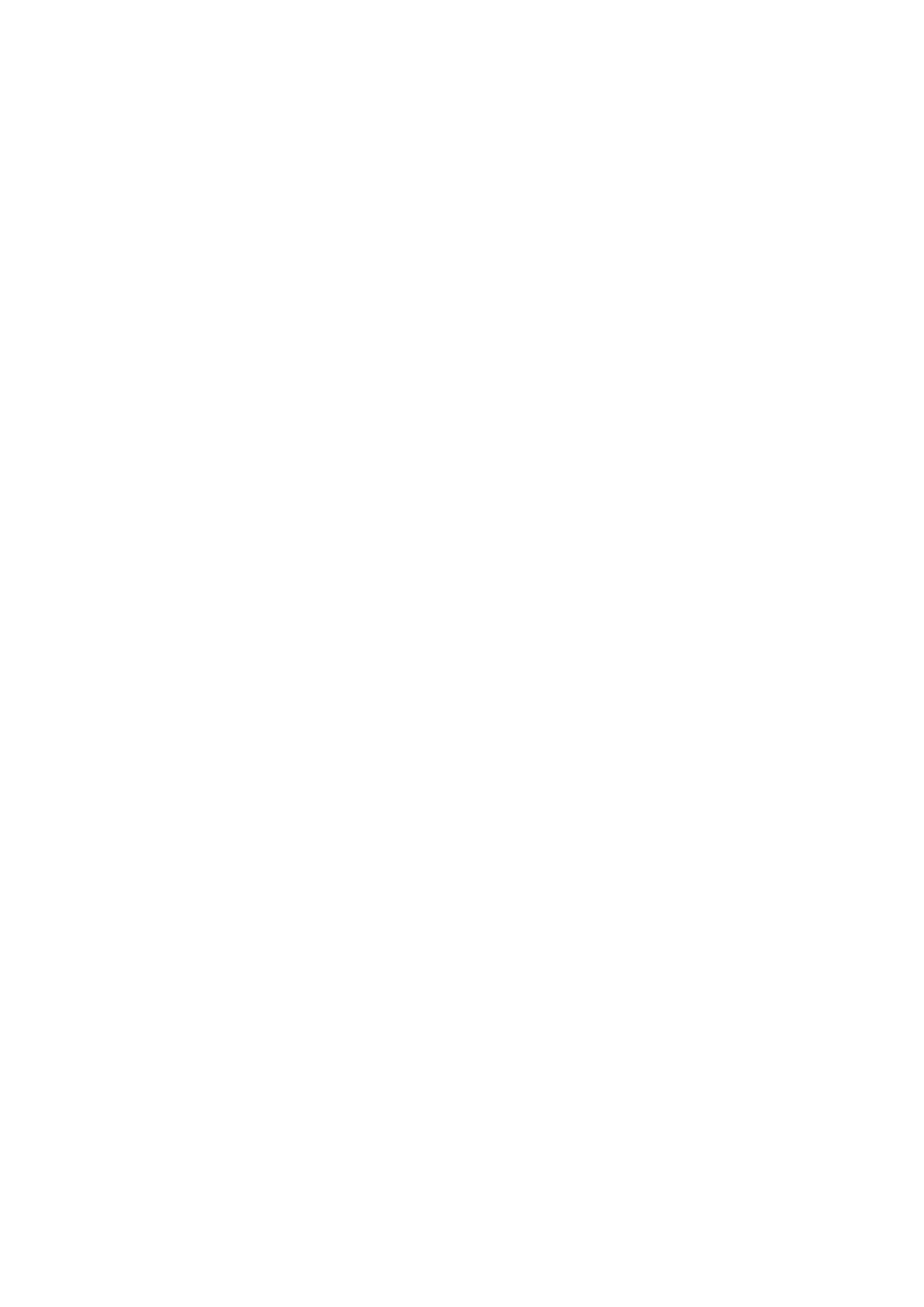scoring the statement 1-3 and <15% of participants scoring the statement 7-9. No statements were dropped or added between phases of the Delphi process.

#### **Consensus meeting**

Participants who completed all three phases of the Delphi process were invited to the consensus meeting in a purposive manner to achieve spread across the stakeholder groups. The meeting was held virtually (Zoom Video Communications, version 5.1.0), and was independently chaired by an expert in consensus methodology. Statements that had achieved 'consensus important' status in two or more panels at the end of the Delphi process were automatically discussed and voted upon for inclusion in the definition of Long COVID in CYP. Other statements could be promoted for discussion and scoring by the attendees as long as they had not met the threshold for 'consensus unimportant' status in two or more panels at the end of the Delphi process.

Those statements that 70% or more of the consensus meeting participants felt were important for inclusion in a research definition of Long COVID in CYP were incorporated into the definition.

# **Views of Children and Young People**

In order to ensure the voices of CYP were heard, members of the PPI Research Advisory Group (RAG) for the CLoCk study were invited to attend a virtual meeting to review the statements upon which consensus importance was agreed at the main consensus meeting. The PPI RAG consists of 12 participants who have been recruited to reflect the age range of the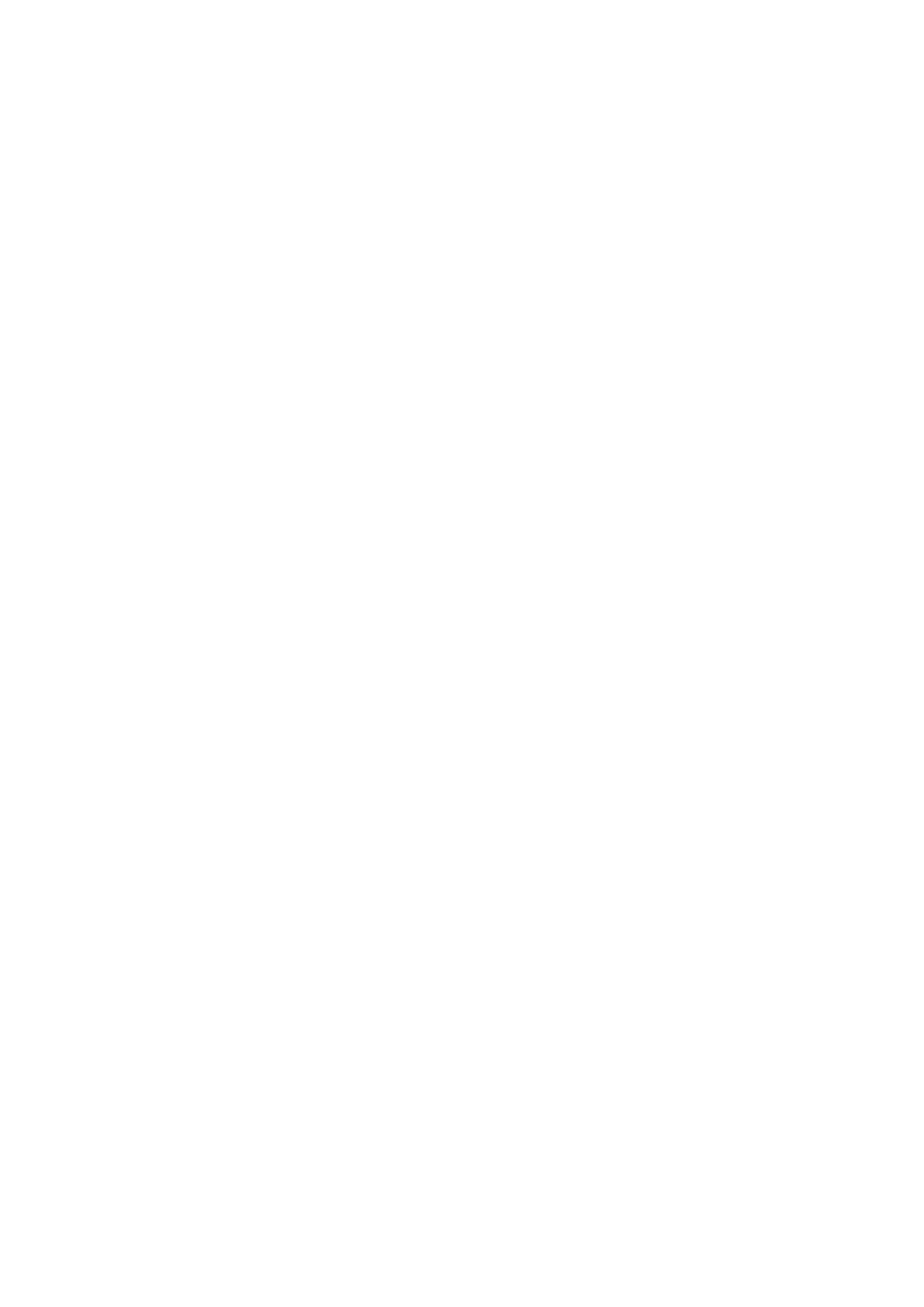discussion at the consensus meeting by the study team. A total of 10 statements were therefore taken forward for discussion at the consensus meeting. Fifteen statements were defined as consensus unimportant in two or more panels and were therefore not eligible for inclusion in the definition. There was one or no panel consensus for the remaining 24 statements, none of which were promoted for discussion or voting at the consensus meeting by the study team or consensus meeting attendees (Table 2).

#### **Consensus Meeting and the views of children and young people**

Seventeen experts participated in the consensus meeting, four (23%) from the Service Delivery panel, eleven (65%) from the Researcher panel, and two (12%) from the Lived Experience panel. Following discussion and voting in the consensus meeting, five of the ten statements met the threshold for inclusion in the definition of Long COVID in CYP (Table 3). Detailed discussion was also held around excluding specific conditions, and there was agreement that it was important that the symptoms experienced by a child or young person needed to be attributable to Long COVID and not to another disease. However, it was also agreed that the definition should not require a particular test for a specific disease to be conducted for the purpose of ensuring that the symptoms were attributable to Long COVID.

Eight CYP from the PPI RAG attended a separate virtual session to discuss the Delphi consensus statements. There was broad agreement from the CYP with the statements that had been deemed consensus importance from the main consensus meeting (Table 3)

## **Included statements for the research definition of Long COVID in CYP**

The included statements for a research definition of Long COVID in CYP were as follows: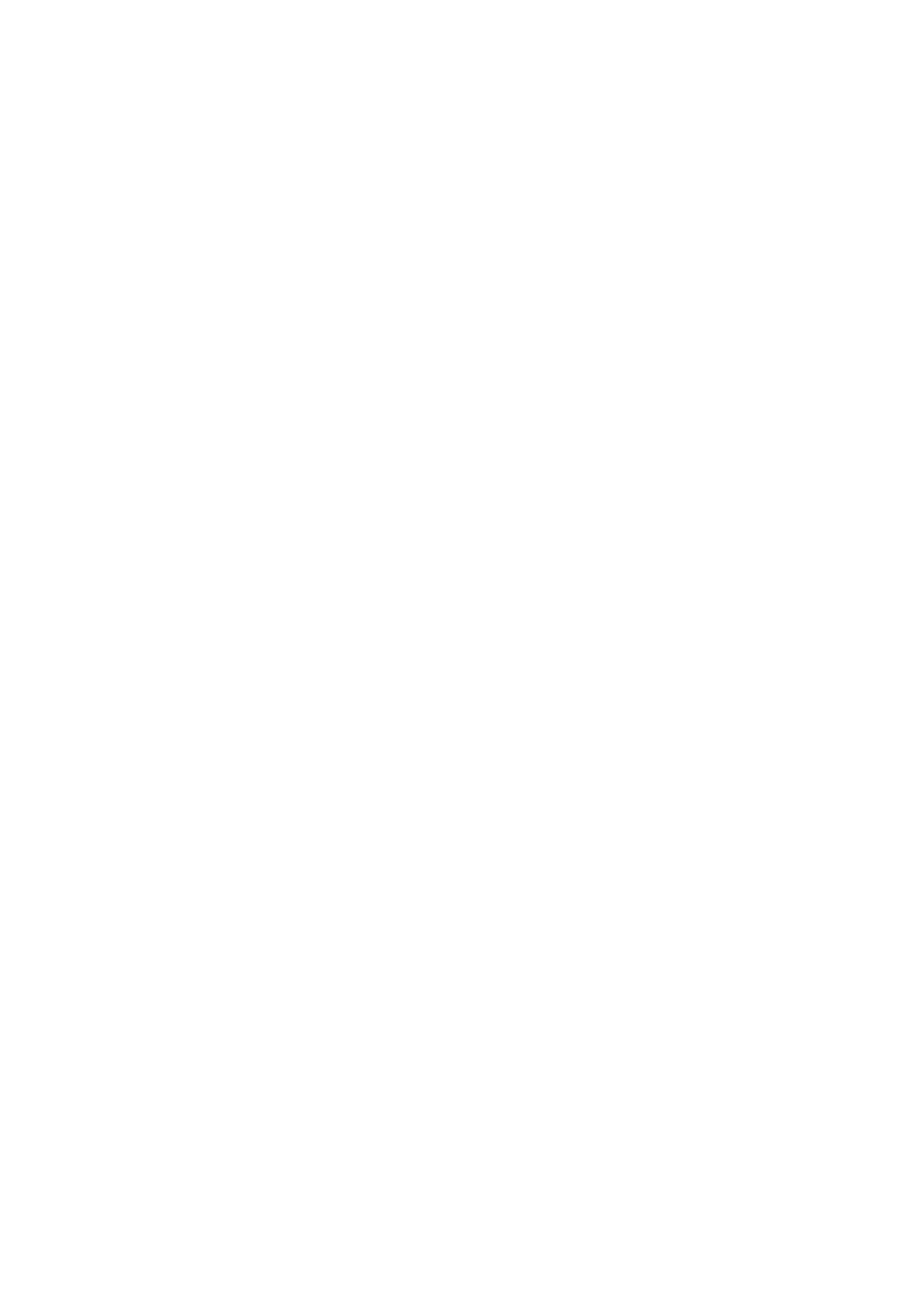To the best of our knowledge this is the first research definition for Long COVID among CYP. It is comparable to the clinical case definition in adults proposed by WHO (Box  $1)^{29}$ . The WHO additionally describes the typical symptoms in adults which are similar to those found in  $CLoCk<sup>1</sup>$ . It is reassuring that the domains (SARS-COV-2 confirmation test, burden of symptoms, persisting symptoms and duration) of this WHO definition overlap with our definition of Long COVID among CYP.

This study has both strengths and limitations. We would argue that that the provision of data from the CLoCk study to inform the process to supplement the literature review was innovative. Although the Delphi consensus process is designed to arrive at a definition in the absence of compelling data, the speed of research in the field meant that by the time the Delphi was in progress, such data were available but not in print and it therefore seemed appropriate to provide that information to participants. The Delphi methodology was robust and modelled on best-practice, with the consensus meeting led by an experienced and independent Chair. The views of CYP were considered; they voted on the inclusion of statements within the definition; and they were not dominated by adults in a face-to-face panel.

The study also had some limitations. In the final consensus meeting, only two individuals with lived experience were present. However, on no occasion did the participants with lived experience vote differently from the majority of the group. English language was selected and the study was performed primarily within the UK. Given that an aim is to derive a definition to allow international studies to be compared, representation from other countries, including non-English speaking and less developed countries, is desirable. Response rates were typical for studies of this type but there was attrition between rounds.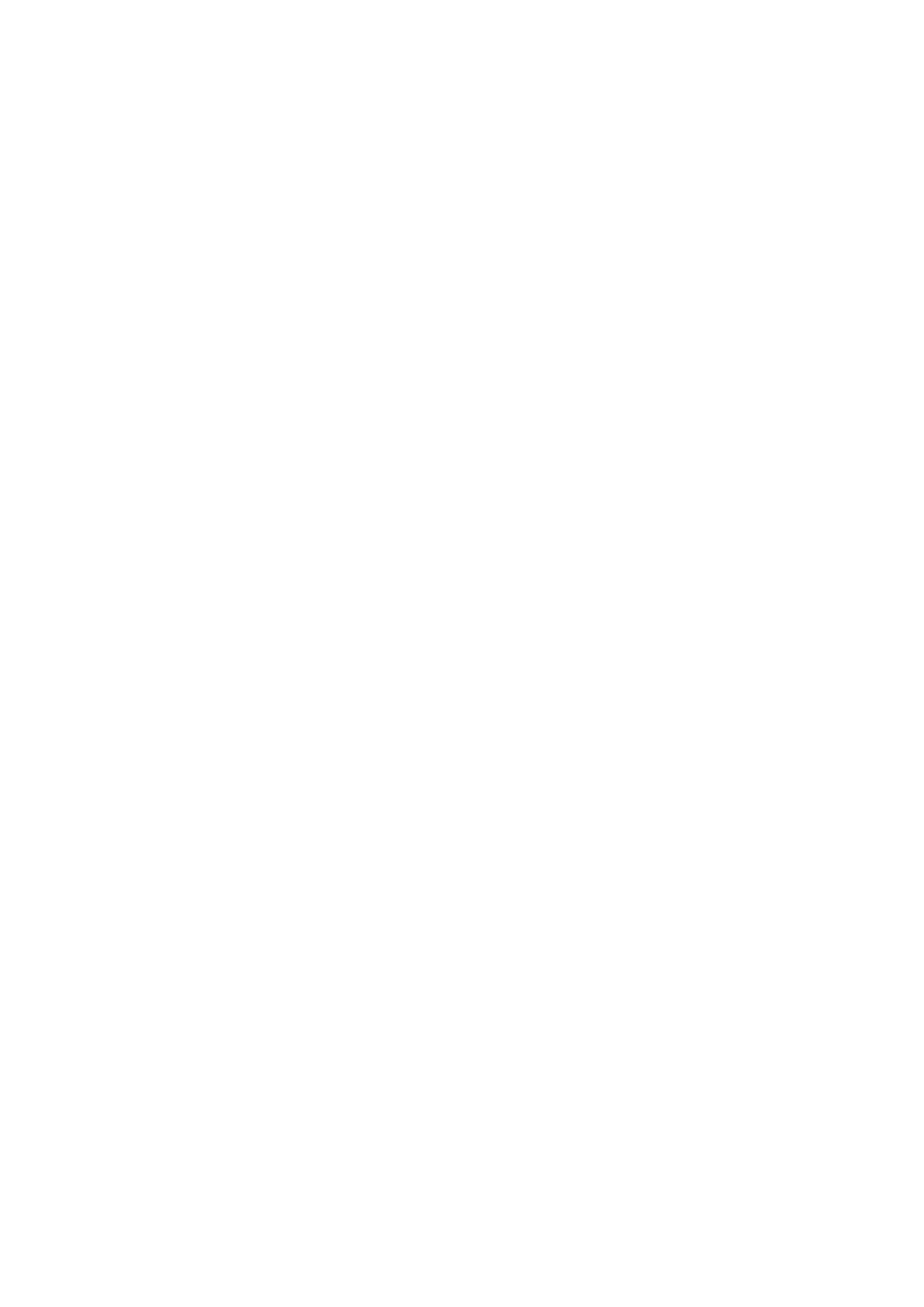SMPP is funded by a UK Medical Research Council (MRC) Career Development Award (ref: MR/P020372/1). MK is an NIHR Senior Investigator. The views expressed are those of the author(s) and not necessarily those of the NIHR or the Department of Health and Social Care.

## **Contributorship Statement**

Terence Stephenson and Roz Shafran conceived the idea for the study, designed the study and drafted the manuscript

Benjamin Allin designed the study, contributed to and reviewed the manuscript

Manjula Nugawela conducted the statistical analyses for the manuscript and drafted the manuscript

Natalia Rojas supported the drafting of the manuscript and conducted the PPI meeting Emma Dalrymple conducted the PPI meeting, contributed and reviewed the manuscript Snehal M Pinto Pereira provided statistical input to the design, conducted the statistical analyses and reviewed the manuscript.

Manas Soni contributed to and reviewed the manuscript

Marian Knight Chaired the Consensus meeting, contributed to the design, contributed to and reviewed the manuscript

Emily Y Cheung supported the drafting of the manuscript and statistical analysis.

Isobel Heyman contributed to and reviewed the manuscript

 All members of the CLoCk Consortium made contributions to the conception or design of the work.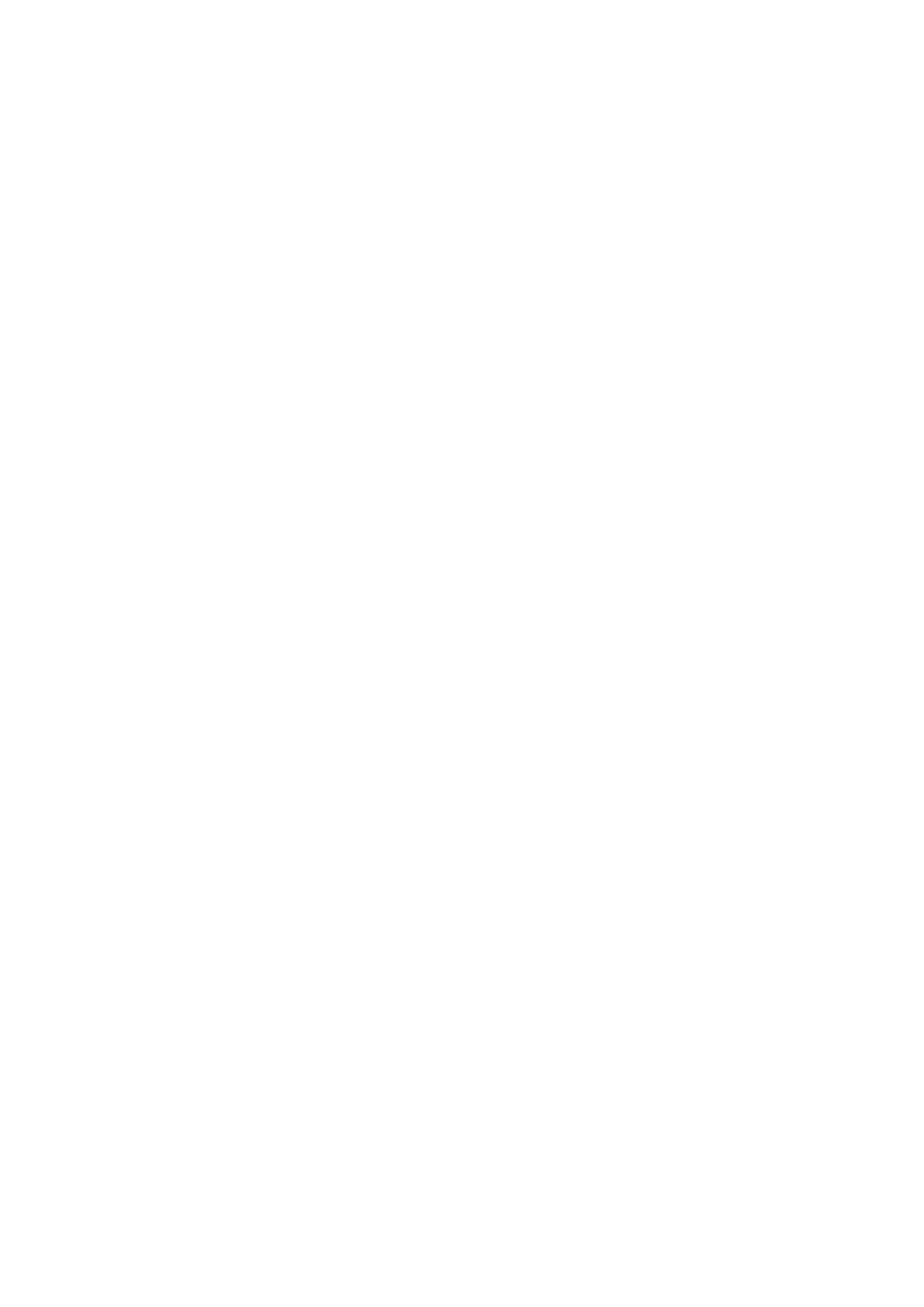18. Tejwani V, Chang HY, Tran AP, et al. A multistakeholder Delphi consensus core outcome set for clinical trials in moderate-to-severe asthma (coreASTHMA). *Ann Allergy Asthma Immunol* 2021; **127**(1): 116-22 e7.

19. Sherratt FC, Allin BSR, Kirkham JJ, et al. Core outcome set for uncomplicated acute appendicitis in children and young people. *Br J Surg* 2020; **107**(8): 1013-22.

20. Allin BSR, Bradnock T, Kenny S, et al. NETS(1HD) study: development of a Hirschsprung's disease core outcome set. *Arch Dis Child* 2017; **102**(12): 1143-51.

21. Fish R, Sanders C, Adams R, et al. A core outcome set for clinical trials of chemoradiotherapy interventions for anal cancer (CORMAC): a patient and health-care professional consensus. *The Lancet Gastroenterology & Hepatology* 2018; **3**(12): 865-73.

22. Kelly LE, Shan F, MacVicar S, et al. A Core Outcome Set for Neonatal Opioid Withdrawal Syndrome. *Pediatrics* 2020; **146**(1).

23. Allin BSR, Hall NJ, Ross AR, et al. Development of a gastroschisis core outcome set. *Arch Dis Child Fetal Neonatal Ed* 2019; **104**(1): F76-F82.

24. Bunch KJ, Allin B, Jolly M, Hardie T, Knight M. Developing a set of consensus indicators to support maternity service quality improvement: using Core Outcome Set methodology including a Delphi process. *BJOG* 2018; **125**(12): 1612-8.

25. Harwood R, Allin B, Jones CE, et al. A national consensus management pathway for paediatric inflammatory multisystem syndrome temporally associated with COVID-19 (PIMS-TS): results of a national Delphi process. *The Lancet Child & Adolescent Health* 2021; **5**(2): 133-41.

26. Mokkink LB, van der Lee JH, Grootenhuis MA, et al. Defining chronic diseases and health conditions in childhood (0-18 years of age): national consensus in the Netherlands. *Eur J Pediatr* 2008; **167**(12): 1441-7.

27. Bierle DM, Aakre CA, Grach SL, et al. Central Sensitization Phenotypes in Post Acute Sequelae of SARS-CoV-2 Infection (PASC): Defining the Post COVID Syndrome. *J Prim Care Community Health* 2021; **12**: 21501327211030826.

28. Greenhalgh T, Thompson P, Weiringa S, et al. What items should be included in an early warning score for remote assessment of suspected COVID-19? qualitative and Delphi study. *BMJ Open* 2020; **10**(11): e042626.

29. WHO. A clinical case definition of post COVID-19 condition by a Delphi consensus. 2021. [https://www.who.int/publications/i/item/WHO-2019-nCoV-Post\\_COVID-](https://www.who.int/publications/i/item/WHO-2019-nCoV-Post_COVID-19_condition-Clinical_case_definition-2021.1)[19\\_condition-Clinical\\_case\\_definition-2021.1](https://www.who.int/publications/i/item/WHO-2019-nCoV-Post_COVID-19_condition-Clinical_case_definition-2021.1) (accessed 13 October 2021.

30. NICE. COVID-19 rapid guideline: managing the long-term effects of COVID-19. 2021. [https://app.magicapp.org/#/guideline/EQpzKn/section/n3vwoL.](https://app.magicapp.org/#/guideline/EQpzKn/section/n3vwoL)

31. Williamson PR, Altman DG, Bagley H, et al. The COMET Handbook: version 1.0. *Trials* 2017; **18**(Suppl 3): 280.

32. NHS. When to self-isolate and what to do. 2021. [https://www.nhs.uk/conditions/coronavirus-covid-19/self-isolation-and-treatment/when-to](https://www.nhs.uk/conditions/coronavirus-covid-19/self-isolation-and-treatment/when-to-self-isolate-and-what-to-do/)[self-isolate-and-what-to-do/.](https://www.nhs.uk/conditions/coronavirus-covid-19/self-isolation-and-treatment/when-to-self-isolate-and-what-to-do/)

33. Limesurvey. 2021. [http://www.limesurvey.org](http://www.limesurvey.org/)

34. HRA. Is my study research? . 2021. [http://www.hra](http://www.hra-decisiontools.org.uk/research/2021)[decisiontools.org.uk/research/2021](http://www.hra-decisiontools.org.uk/research/2021) (accessed 24 November 2021.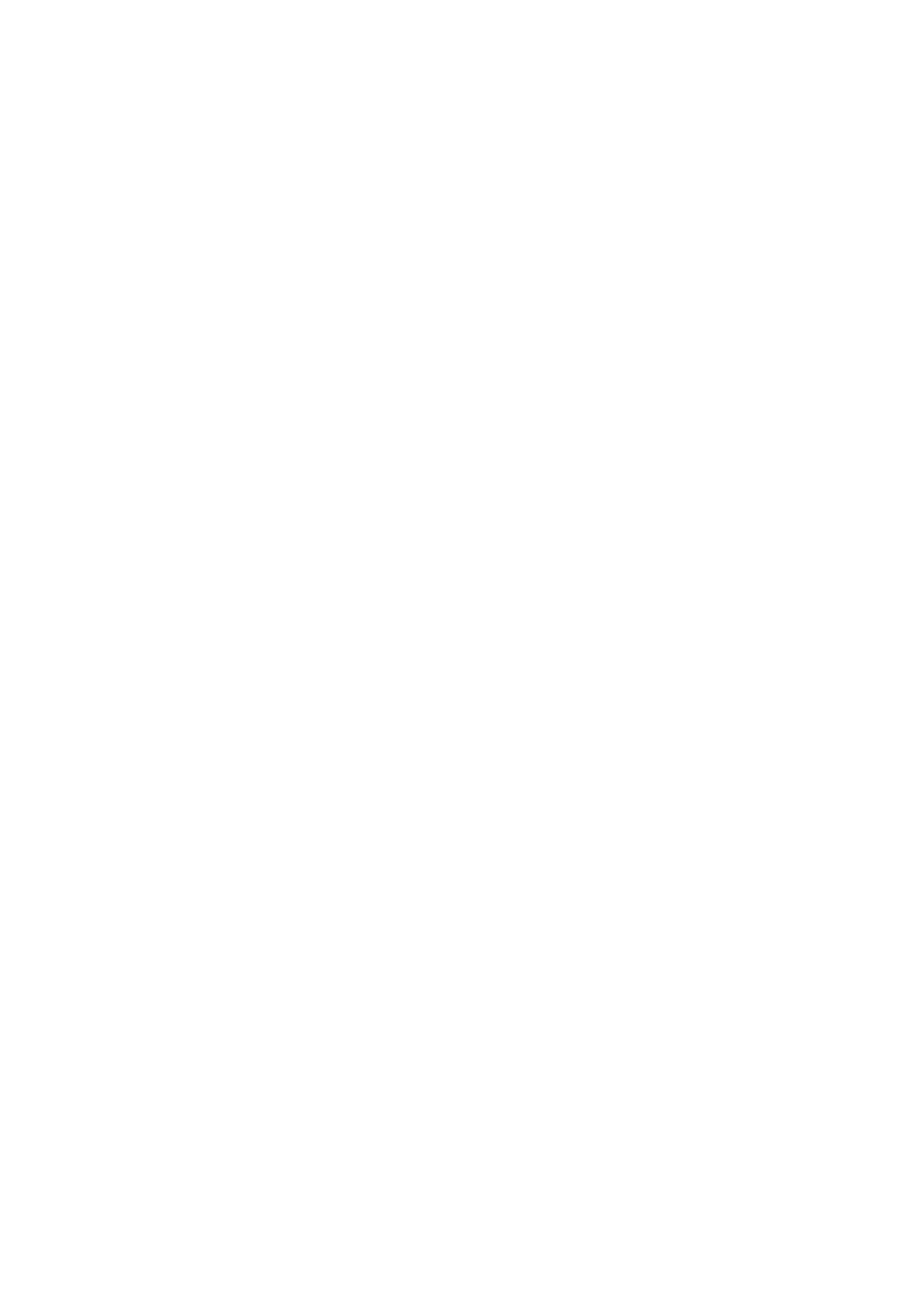| <b>Statement</b><br>Category    | Statement                                                 | Important                             |                                     | Less Important                            |                                                |
|---------------------------------|-----------------------------------------------------------|---------------------------------------|-------------------------------------|-------------------------------------------|------------------------------------------------|
|                                 |                                                           | Three panel<br>Consensus<br>important | Two panel<br>Consensus<br>important | One or No panel<br>Consensus<br>important | Three or two panel<br>Consensus<br>unimportant |
| Testing                         | At least one positive COVID test                          |                                       |                                     |                                           |                                                |
|                                 | A positive PCR test for COVID                             |                                       |                                     | $\sqrt{}$                                 |                                                |
|                                 | A positive lateral flow test for COVID                    |                                       |                                     |                                           | N                                              |
|                                 | An antibody test for COVID                                |                                       |                                     | ٦                                         |                                                |
| Type of initial<br>symptoms     | Before or at the time of their COVID test                 |                                       |                                     | $\sqrt{ }$                                |                                                |
|                                 | During which time they had at least one recorded<br>fever |                                       |                                     |                                           | $\sqrt{ }$                                     |
|                                 | During which time they lost their sense of smell          |                                       |                                     | $\sqrt{ }$                                |                                                |
|                                 | During which time they lost their sense of taste          |                                       |                                     |                                           | N                                              |
|                                 | During which time they had a persistent cough             |                                       |                                     |                                           | N                                              |
|                                 | During which time they had headache                       |                                       |                                     |                                           | $\sqrt{}$                                      |
|                                 | During which time they had unusual tiredness              |                                       |                                     | $\sqrt{}$                                 |                                                |
|                                 | During which time they had a sore throat                  |                                       |                                     |                                           | $\sqrt{ }$                                     |
| Number of initial<br>symptoms   | 1 symptom only at the time of testing                     |                                       |                                     |                                           | $\sqrt{ }$                                     |
|                                 | 2 or more symptoms at the time of testing                 |                                       |                                     | $\sqrt{ }$                                |                                                |
|                                 | 3 or more symptoms at the time of testing                 |                                       |                                     |                                           | N                                              |
|                                 | 4 or more symptoms at the time of testing                 |                                       |                                     |                                           | $\mathcal{N}$                                  |
|                                 | 5 or more symptoms at the time of testing                 |                                       |                                     |                                           | N                                              |
| Persisting physical<br>symptoms | Persisting unusual tiredness                              |                                       |                                     | $\sqrt{ }$                                |                                                |
|                                 | Persisting headaches                                      |                                       |                                     | $\sqrt{}$                                 |                                                |
|                                 | Persisting unusual shortness of breath                    |                                       |                                     | $\sqrt{}$                                 |                                                |
|                                 | Persisting loss of smell or taste                         |                                       |                                     | $\sqrt{ }$                                |                                                |

| Table 2: Delphi Phase Three – Important and Less important statements for the definition of Post-COVID-19 condition |  |  |  |
|---------------------------------------------------------------------------------------------------------------------|--|--|--|
|                                                                                                                     |  |  |  |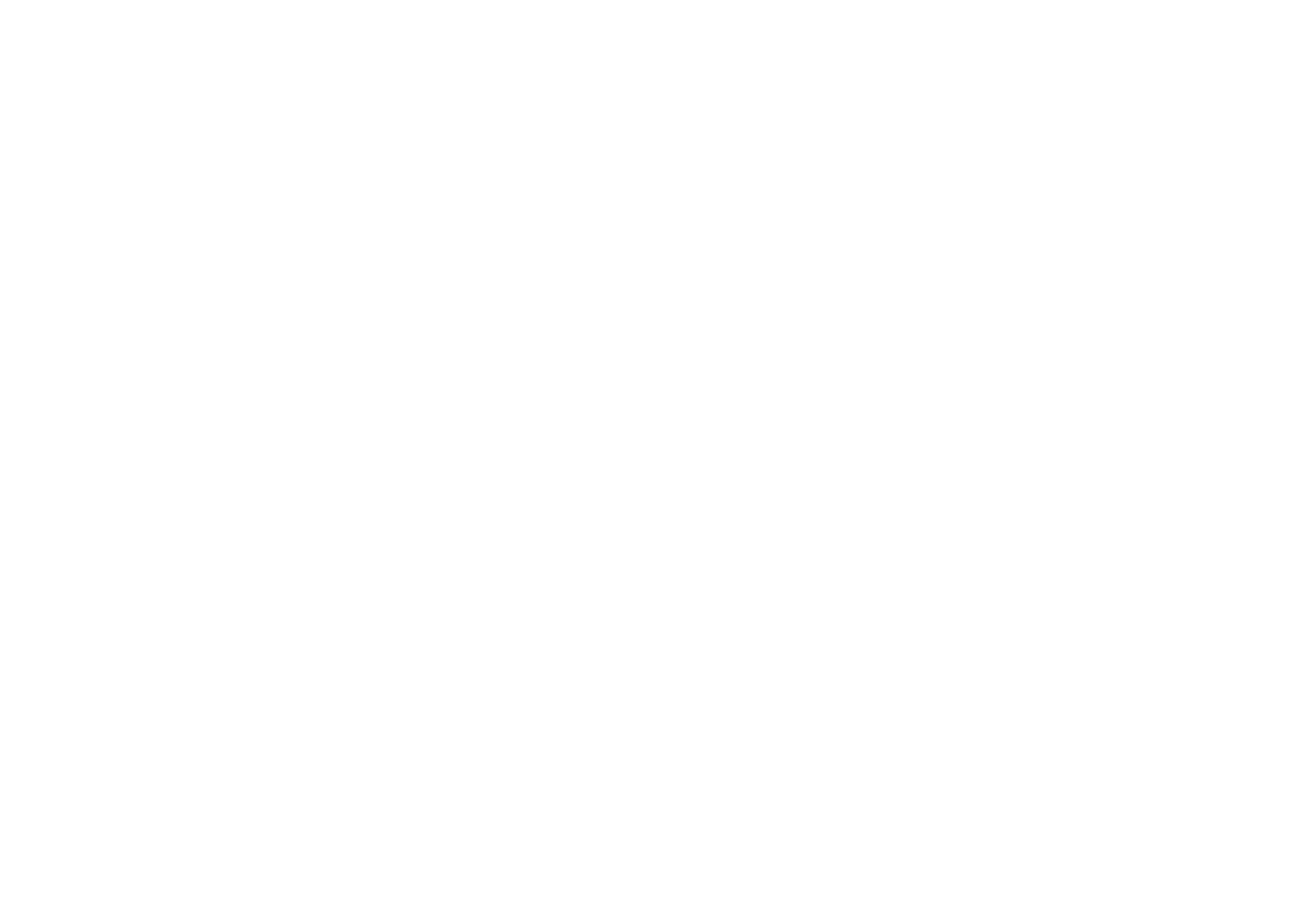| Burden of        | The young person has symptoms that continue or            | $\sqrt{ }$ |            |              |
|------------------|-----------------------------------------------------------|------------|------------|--------------|
| symptoms         | develop after COVID-19 which impact their physical,       |            |            |              |
|                  | mental or social-well-being.                              |            |            |              |
|                  | The young person has symptoms that are interfering        | $\sqrt{ }$ |            |              |
|                  | with some aspect of daily living (e.g., school, work,     |            |            |              |
|                  | home, relationships)                                      |            |            |              |
|                  | The young person can judge the level of interference      |            |            |              |
|                  | with their life themselves                                |            |            |              |
|                  | The level of interference is assessed by a professional   |            |            |              |
|                  | The impact of the symptoms on functioning is at least     |            |            |              |
|                  | moderate**                                                |            |            |              |
| Tests to exclude | Persisting COVID antibodies                               |            |            | $\mathcal N$ |
| other disease    |                                                           |            |            |              |
|                  | A negative glandular fever (monospot, antibody or         |            |            |              |
|                  | EBV PCR) test**                                           |            |            |              |
|                  | A normal full blood count                                 |            | $\sqrt{ }$ |              |
|                  | An abnormal full blood count                              |            |            |              |
|                  | A normal full blood count, CRP, ESR, urea and             |            |            |              |
|                  | electrolytes, creatinine, calcium, liver function tests,  |            |            |              |
|                  | random blood glucose**                                    |            |            |              |
|                  | A normal full blood count, CRP, ESR, urea and             |            |            |              |
|                  | electrolytes, creatinine, calcium, liver function tests,  |            |            |              |
|                  | random blood glucose, creatine kinase, thyroid            |            |            |              |
|                  | function tests, coeliac disease screen, ferritin, vitamin |            |            |              |
|                  | D                                                         |            |            |              |

\*Close to three panel consensus important

\*\*Close to two panel consensus important

NOTE: Statements closer to three /two panel Consensus important were identified it the percentage of people in each panel rating 7-9 was closer to 70% and 1-3 was closer to  $\lt 15\%$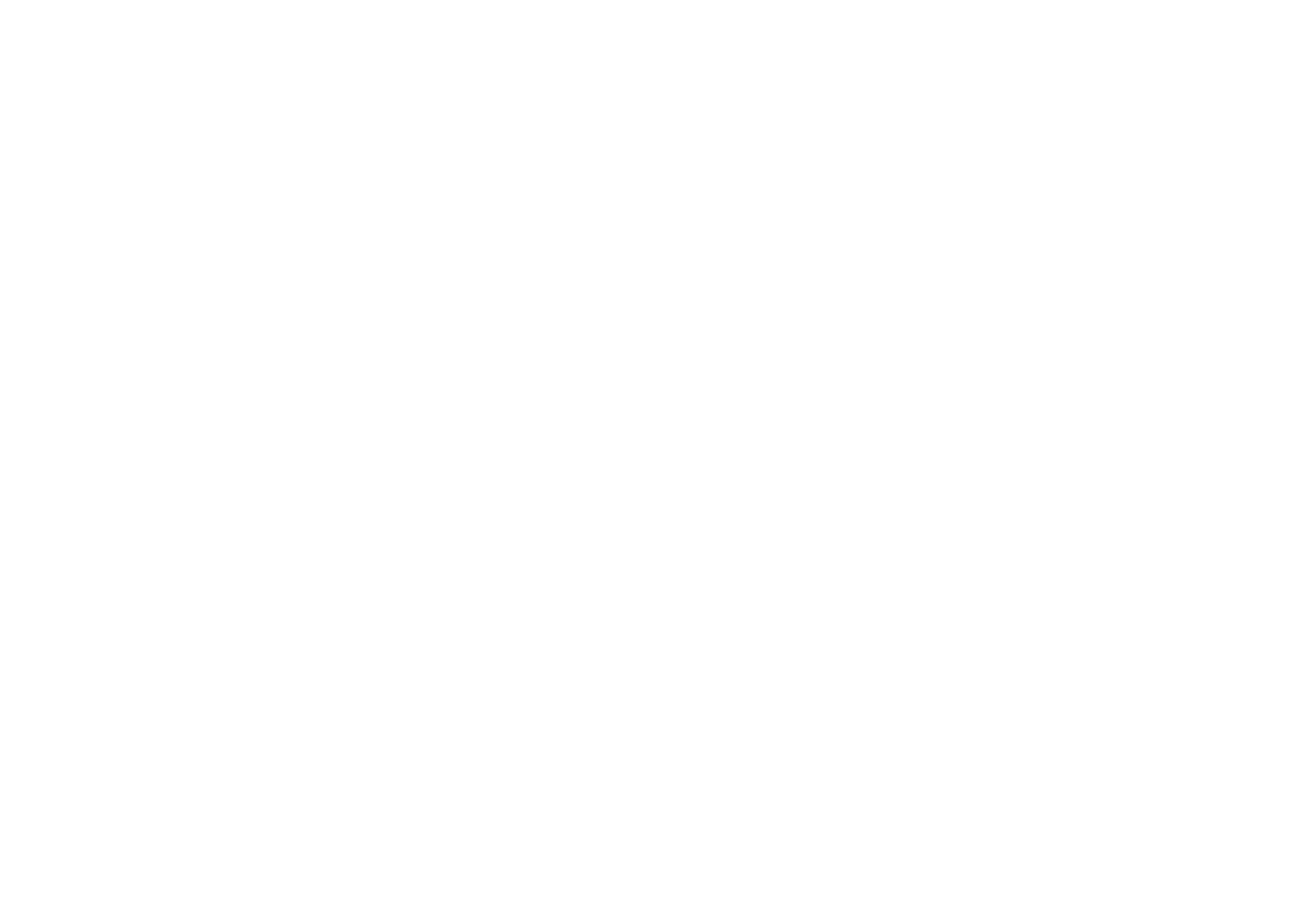| A negative glandular fever (monospot, antibody or EBV PCR) test                                  | $0(0\%)$ | (13%)    | Exclude |
|--------------------------------------------------------------------------------------------------|----------|----------|---------|
| A normal full blood count, CRP, ESR, urea and electrolytes, creatinine, calcium, liver $(0.0\%)$ |          | $0(0\%)$ | Exclude |
| function tests, random blood glucose                                                             |          |          |         |
| * One CYP was unable to vote due to technical problems                                           |          |          |         |